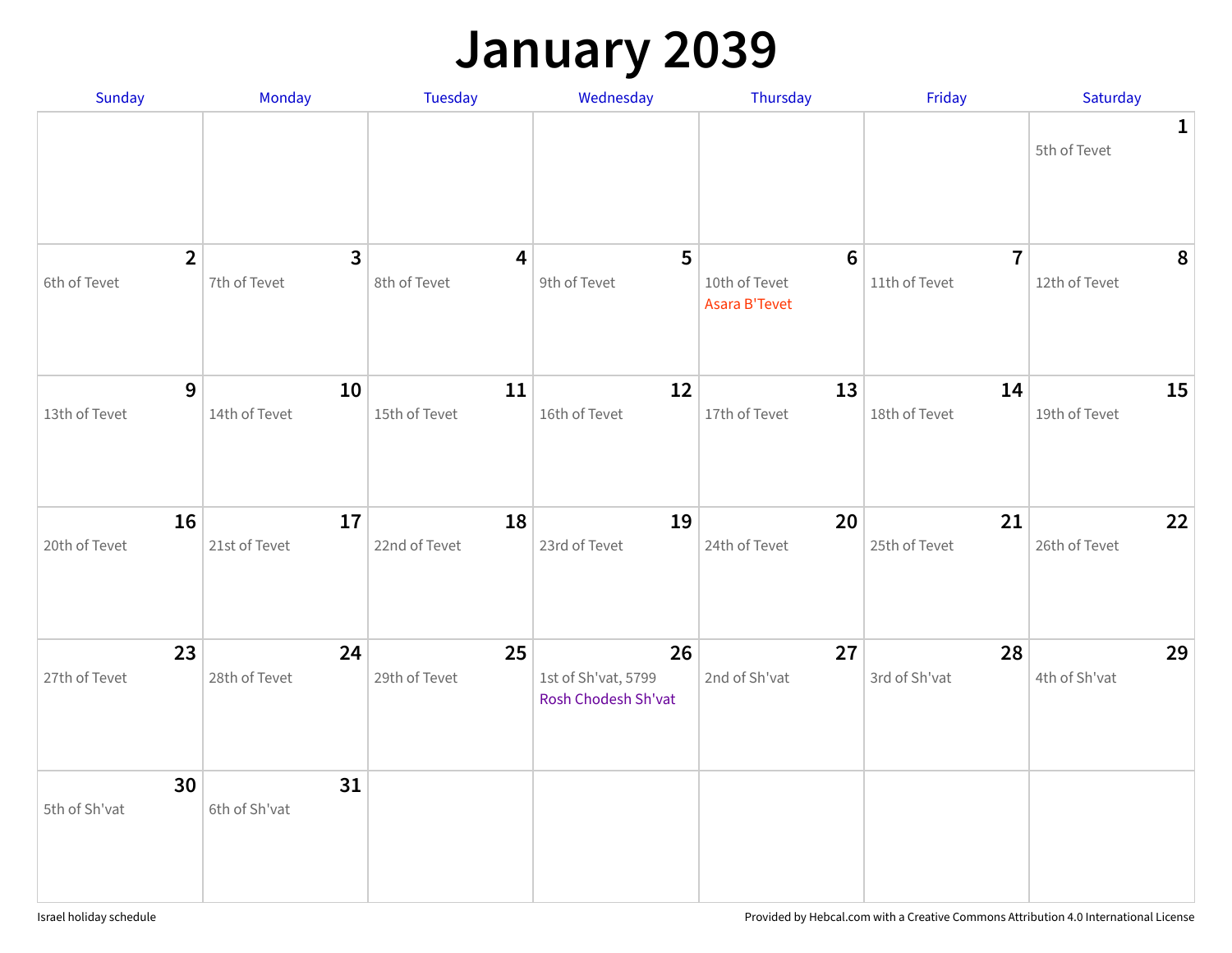# **February 2039**

| Sunday                           | Monday                           | <b>Tuesday</b>                | Wednesday                                | Thursday                                  | Friday                                       | Saturday                                                  |
|----------------------------------|----------------------------------|-------------------------------|------------------------------------------|-------------------------------------------|----------------------------------------------|-----------------------------------------------------------|
|                                  |                                  | $\mathbf{1}$<br>7th of Sh'vat | $\overline{2}$<br>8th of Sh'vat          | $\mathbf{3}$<br>9th of Sh'vat             | $\overline{\mathbf{4}}$<br>10th of Sh'vat    | $5\phantom{1}$<br>11th of Sh'vat<br><b>Shabbat Shirah</b> |
| $6\phantom{1}$<br>12th of Sh'vat | $\overline{7}$<br>13th of Sh'vat | 8<br>14th of Sh'vat           | 9<br>15th of Sh'vat<br><b>Tu BiShvat</b> | 10<br>16th of Sh'vat                      | 11<br>17th of Sh'vat                         | 12<br>18th of Sh'vat                                      |
| 13<br>19th of Sh'vat             | 14<br>20th of Sh'vat             | 15<br>21st of Sh'vat          | 16<br>22nd of Sh'vat                     | 17<br>23rd of Sh'vat                      | 18<br>24th of Sh'vat                         | 19<br>25th of Sh'vat<br><b>Shabbat Shekalim</b>           |
| 20<br>26th of Sh'vat             | 21<br>27th of Sh'vat             | 22<br>28th of Sh'vat          | 23<br>29th of Sh'vat                     | 24<br>30th of Sh'vat<br>Rosh Chodesh Adar | 25<br>1st of Adar, 5799<br>Rosh Chodesh Adar | 26<br>2nd of Adar                                         |
| 27<br>3rd of Adar                | 28<br>4th of Adar                |                               |                                          |                                           |                                              |                                                           |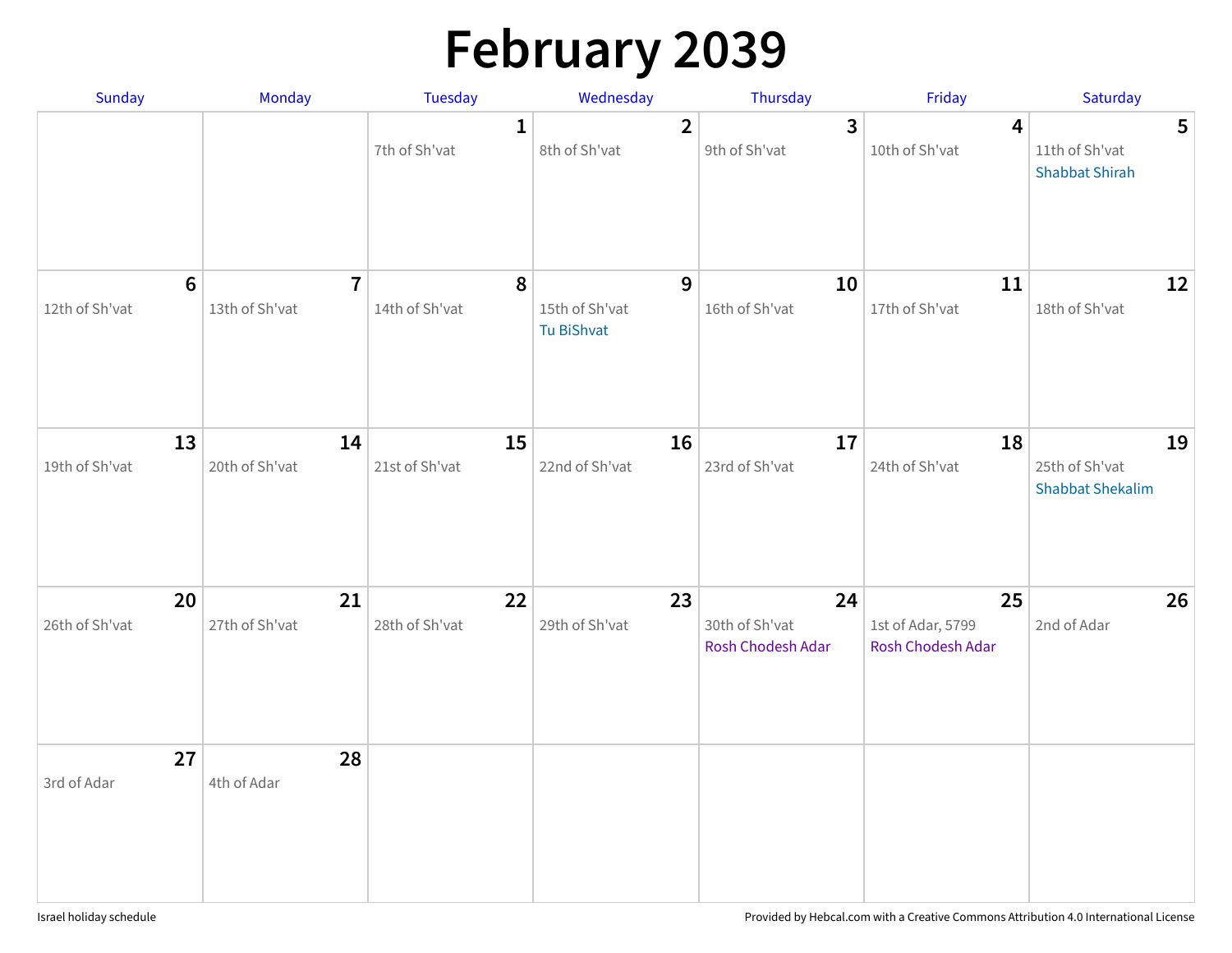## **March 2039**

| Sunday                          | Monday                         | Tuesday                     | Wednesday                                                       | Thursday                    | Friday                                     | Saturday                                                                          |
|---------------------------------|--------------------------------|-----------------------------|-----------------------------------------------------------------|-----------------------------|--------------------------------------------|-----------------------------------------------------------------------------------|
|                                 |                                | $\mathbf{1}$<br>5th of Adar | $\overline{2}$<br>6th of Adar                                   | 3<br>7th of Adar            | 4<br>8th of Adar                           | $5\phantom{.0}$<br>9th of Adar<br><b>Shabbat Zachor</b>                           |
| $6\phantom{1}6$<br>10th of Adar | $\overline{7}$<br>11th of Adar | 8<br>12th of Adar           | 9<br>13th of Adar<br><b>Ta'anit Esther</b><br><b>Erev Purim</b> | 10<br>14th of Adar<br>Purim | 11<br>15th of Adar<br><b>Shushan Purim</b> | 12<br>16th of Adar                                                                |
| 13<br>17th of Adar              | 14<br>18th of Adar             | 15<br>19th of Adar          | 16<br>20th of Adar                                              | 17<br>21st of Adar          | 18<br>22nd of Adar                         | 19<br>23rd of Adar<br><b>Shabbat Parah</b>                                        |
| 20<br>24th of Adar              | 21<br>25th of Adar             | 22<br>26th of Adar          | 23<br>27th of Adar                                              | 24<br>28th of Adar          | 25<br>29th of Adar                         | 26<br>1st of Nisan, 5799<br><b>Shabbat HaChodesh</b><br><b>Rosh Chodesh Nisan</b> |
| 27<br>2nd of Nisan              | 28<br>3rd of Nisan             | 29<br>4th of Nisan          | 30<br>5th of Nisan                                              | 31<br>6th of Nisan          |                                            |                                                                                   |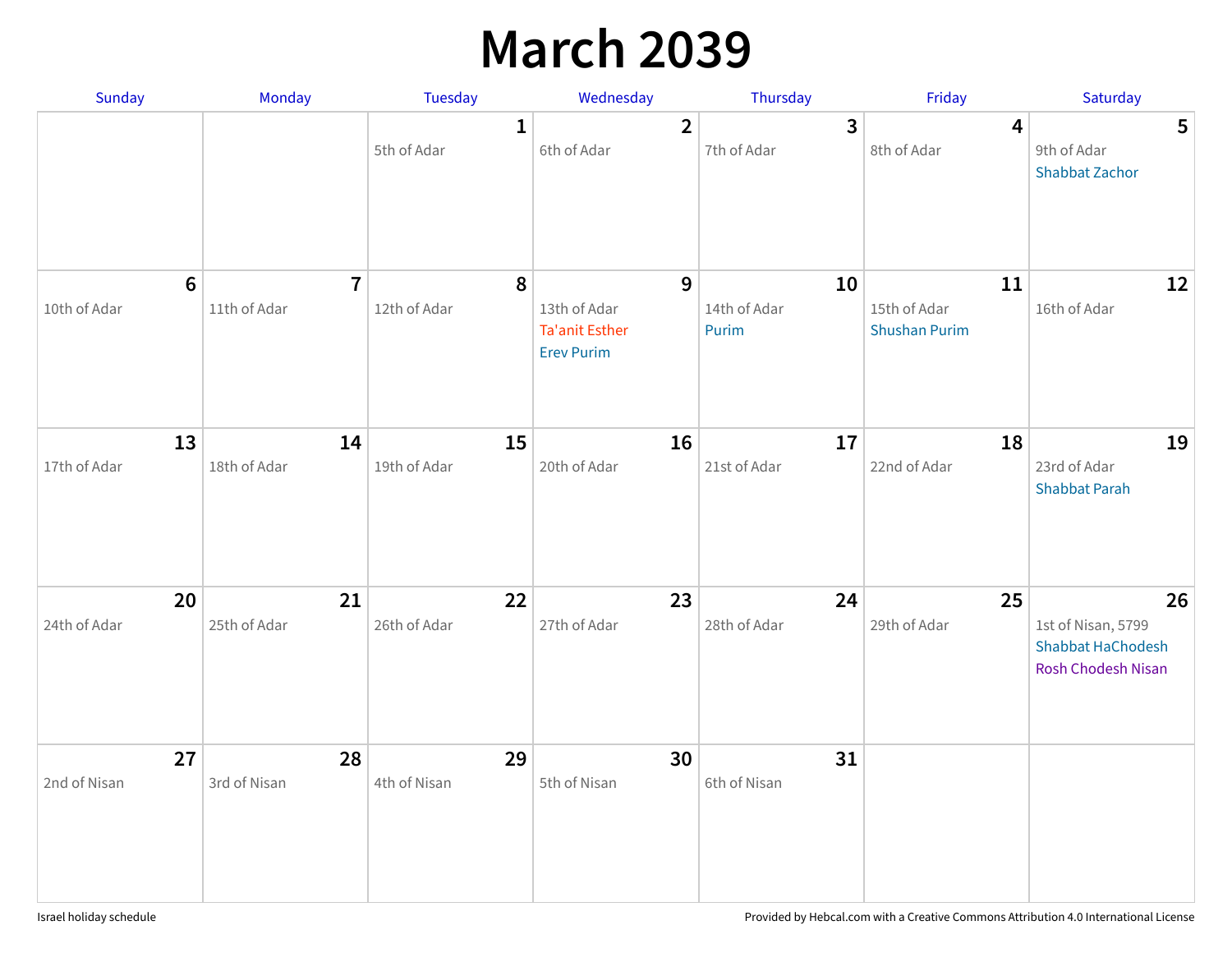## **April 2039**

| <b>Sunday</b>                             | Monday                                         | <b>Tuesday</b>                          | Wednesday                              | Thursday                                | Friday                                                              | Saturday                                                 |
|-------------------------------------------|------------------------------------------------|-----------------------------------------|----------------------------------------|-----------------------------------------|---------------------------------------------------------------------|----------------------------------------------------------|
|                                           |                                                |                                         |                                        |                                         | 1<br>7th of Nisan                                                   | $\overline{2}$<br>8th of Nisan<br><b>Shabbat HaGadol</b> |
| $\overline{3}$<br>9th of Nisan            | 4<br>10th of Nisan<br>Yom HaAliyah             | 5<br>11th of Nisan                      | $6\phantom{1}$<br>12th of Nisan        | $\overline{7}$<br>13th of Nisan         | 8<br>14th of Nisan<br><b>Ta'anit Bechorot</b><br><b>Erev Pesach</b> | 9<br>15th of Nisan<br>Pesach I                           |
| 10<br>16th of Nisan<br>Pesach II (CH"M)   | 11<br>17th of Nisan<br>Pesach III (CH"M)       | 12<br>18th of Nisan<br>Pesach IV (CH"M) | 13<br>19th of Nisan<br>Pesach V (CH"M) | 14<br>20th of Nisan<br>Pesach VI (CH"M) | 15<br>21st of Nisan<br><b>Pesach VII</b>                            | 16<br>22nd of Nisan                                      |
| 17<br>23rd of Nisan                       | 18<br>24th of Nisan                            | 19<br>25th of Nisan                     | 20<br>26th of Nisan                    | 21<br>27th of Nisan<br>Yom HaShoah      | 22<br>28th of Nisan                                                 | 23<br>29th of Nisan                                      |
| 24<br>30th of Nisan<br>Rosh Chodesh Iyyar | 25<br>1st of Iyyar, 5799<br>Rosh Chodesh Iyyar | 26<br>2nd of Iyyar                      | 27<br>3rd of Iyyar<br>Yom HaZikaron    | 28<br>4th of Iyyar<br>Yom HaAtzma'ut    | 29<br>5th of Iyyar                                                  | 30<br>6th of Iyyar                                       |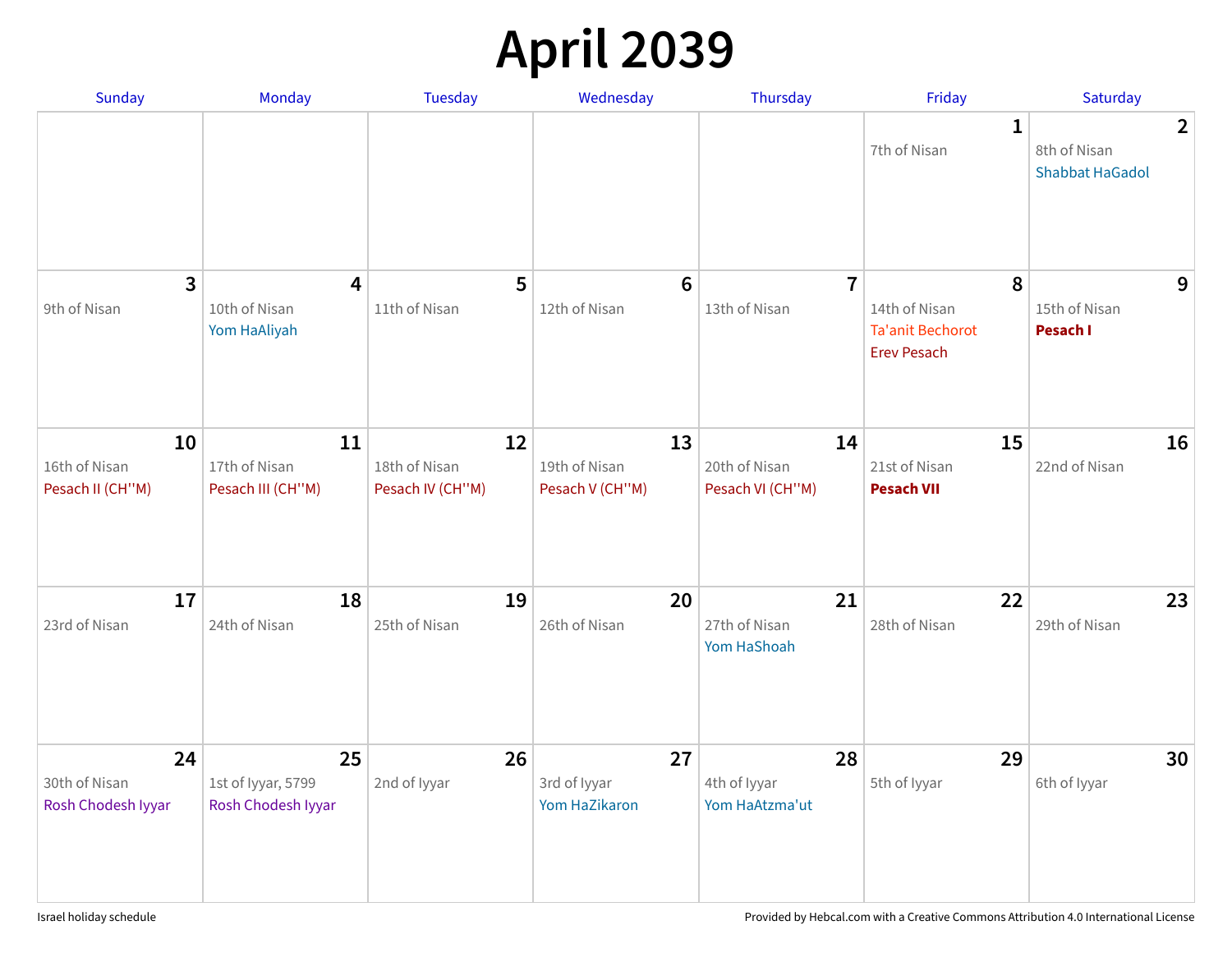## **May 2039**

| Sunday                                  | <b>Monday</b>                                  | Tuesday                                               | Wednesday                                | Thursday                          | Friday                          | Saturday                                  |
|-----------------------------------------|------------------------------------------------|-------------------------------------------------------|------------------------------------------|-----------------------------------|---------------------------------|-------------------------------------------|
| 7th of Iyyar                            | $\overline{2}$<br>$\mathbf{1}$<br>8th of Iyyar | $\overline{3}$<br>9th of Iyyar                        | $\overline{\mathbf{4}}$<br>10th of Iyyar | $5\phantom{1}$<br>11th of Iyyar   | $6\phantom{1}$<br>12th of Iyyar | 7 <sup>1</sup><br>13th of Iyyar           |
| 14th of Iyyar<br>Pesach Sheni           | 8<br>9<br>15th of Iyyar                        | 10<br>16th of Iyyar                                   | 11<br>17th of Iyyar                      | 12<br>18th of Iyyar<br>Lag BaOmer | 13<br>19th of Iyyar             | 14<br>20th of Iyyar                       |
| 15<br>21st of lyyar                     | 16<br>22nd of lyyar                            | 17<br>23rd of Iyyar                                   | 18<br>24th of Iyyar                      | 19<br>25th of Iyyar               | 20<br>26th of Iyyar             | 21<br>27th of Iyyar                       |
| 22<br>28th of Iyyar<br>Yom Yerushalayim | 23<br>29th of Iyyar                            | 24<br>1st of Sivan, 5799<br><b>Rosh Chodesh Sivan</b> | 25<br>2nd of Sivan                       | 26<br>3rd of Sivan                | 27<br>4th of Sivan              | 28<br>5th of Sivan<br><b>Erev Shavuot</b> |
| 29<br>6th of Sivan<br><b>Shavuot</b>    | 30<br>7th of Sivan                             | 31<br>8th of Sivan                                    |                                          |                                   |                                 |                                           |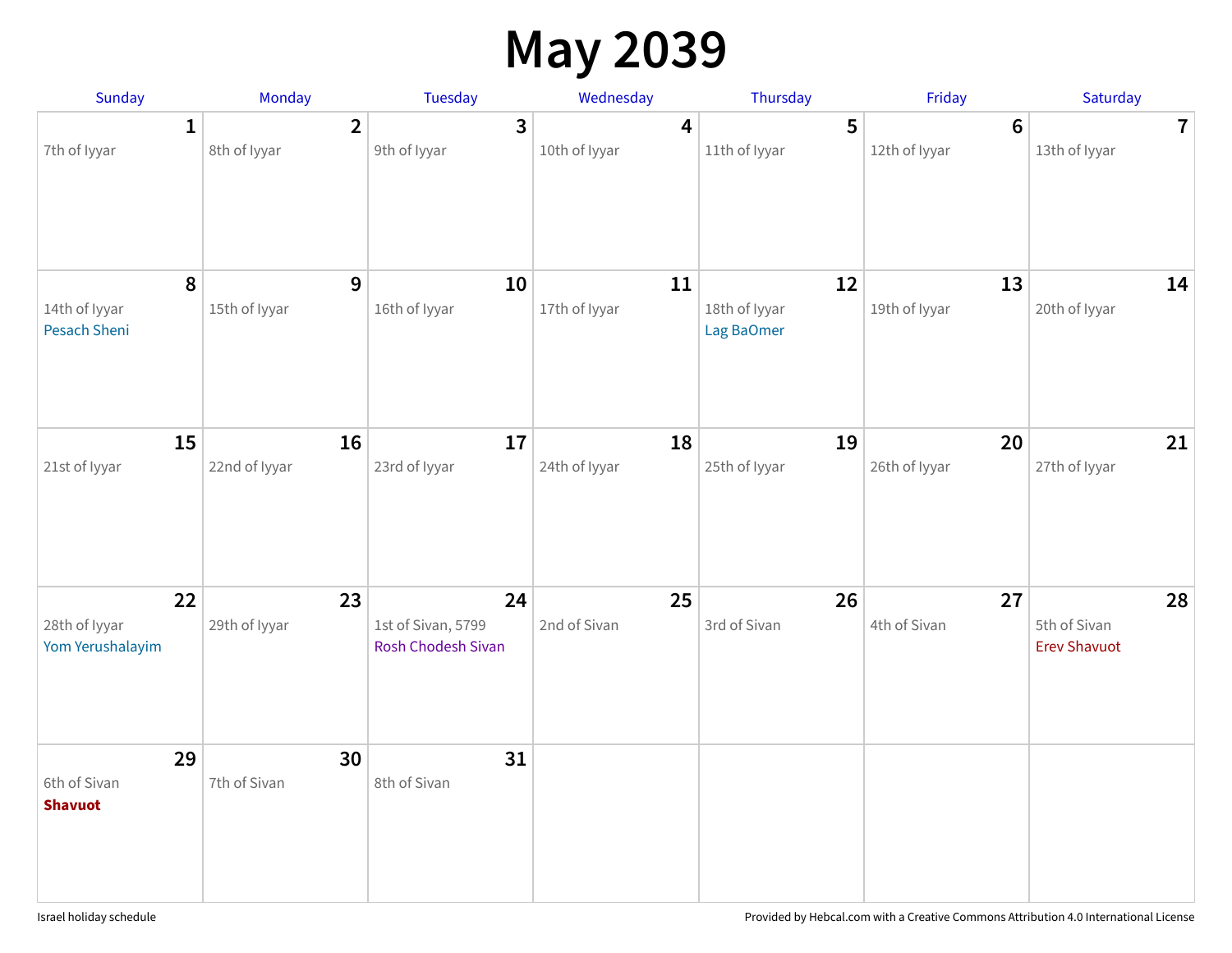#### **June 2039**

| Sunday              | Monday                          | Tuesday                         | Wednesday                                 | Thursday                                              | Friday                          | Saturday                                 |
|---------------------|---------------------------------|---------------------------------|-------------------------------------------|-------------------------------------------------------|---------------------------------|------------------------------------------|
|                     |                                 |                                 | 1<br>9th of Sivan                         | $\overline{2}$<br>10th of Sivan                       | $\overline{3}$<br>11th of Sivan | $\overline{\mathbf{4}}$<br>12th of Sivan |
| 5<br>13th of Sivan  | $6\phantom{1}$<br>14th of Sivan | $\overline{7}$<br>15th of Sivan | 8<br>16th of Sivan                        | 9<br>17th of Sivan                                    | 10<br>18th of Sivan             | 11<br>19th of Sivan                      |
| 12<br>20th of Sivan | 13<br>21st of Sivan             | 14<br>22nd of Sivan             | 15<br>23rd of Sivan                       | 16<br>24th of Sivan                                   | 17<br>25th of Sivan             | 18<br>26th of Sivan                      |
| 19<br>27th of Sivan | 20<br>28th of Sivan             | 21<br>29th of Sivan             | 22<br>30th of Sivan<br>Rosh Chodesh Tamuz | 23<br>1st of Tamuz, 5799<br><b>Rosh Chodesh Tamuz</b> | 24<br>2nd of Tamuz              | 25<br>3rd of Tamuz                       |
| 26<br>4th of Tamuz  | 27<br>5th of Tamuz              | 28<br>6th of Tamuz              | 29<br>7th of Tamuz                        | 30<br>8th of Tamuz                                    |                                 |                                          |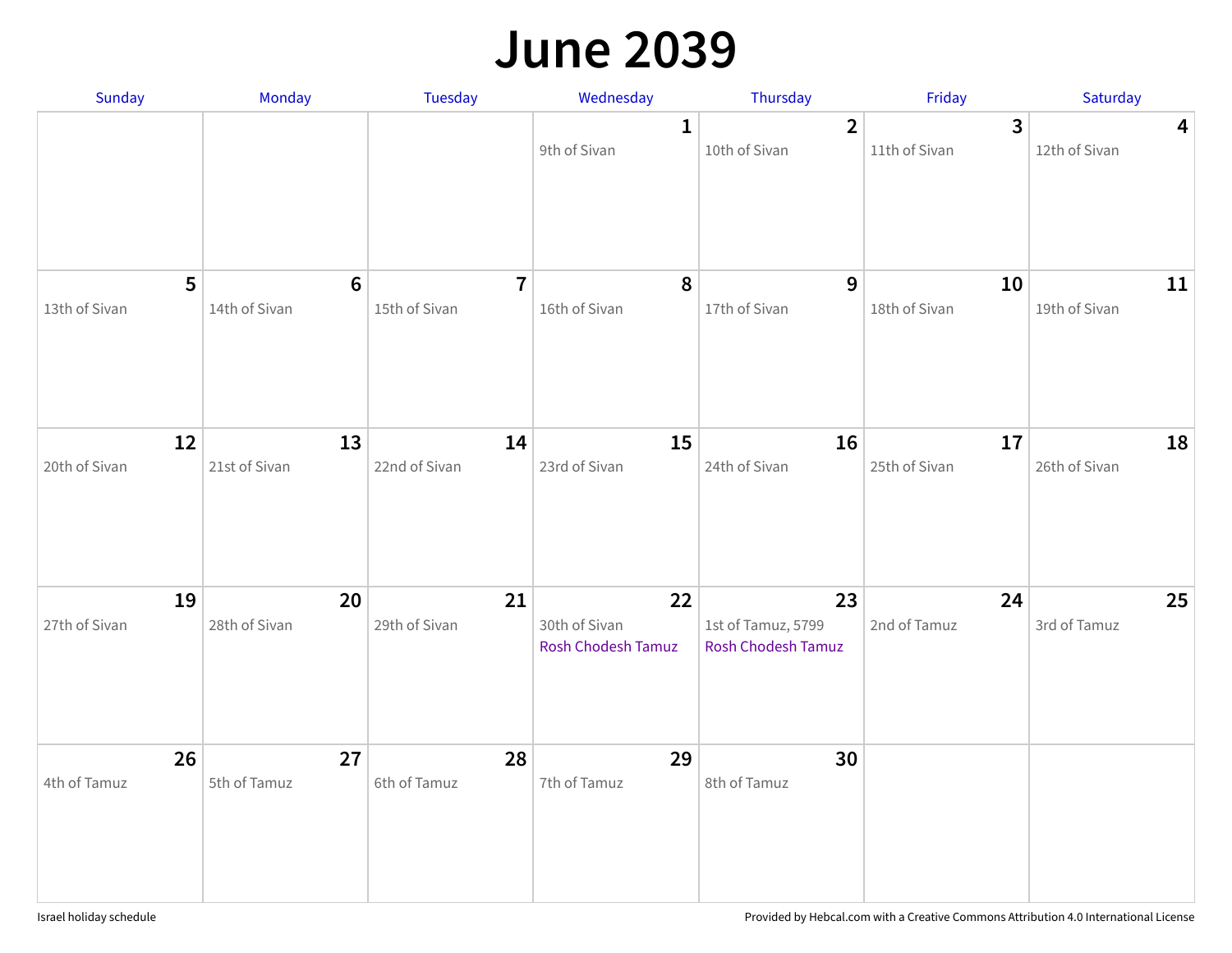## **July 2039**

| Sunday                                     | Monday              | Tuesday             | Wednesday                        | Thursday                        | Friday                                   | Saturday                                                     |
|--------------------------------------------|---------------------|---------------------|----------------------------------|---------------------------------|------------------------------------------|--------------------------------------------------------------|
|                                            |                     |                     |                                  |                                 | $\mathbf 1$<br>9th of Tamuz              | $\overline{2}$<br>10th of Tamuz                              |
| 3<br>11th of Tamuz                         | 4<br>12th of Tamuz  | 5<br>13th of Tamuz  | $6\phantom{1}6$<br>14th of Tamuz | $\overline{7}$<br>15th of Tamuz | 8<br>16th of Tamuz                       | 9<br>17th of Tamuz                                           |
| 10<br>18th of Tamuz<br><b>Tzom Tammuz</b>  | 11<br>19th of Tamuz | 12<br>20th of Tamuz | 13<br>21st of Tamuz              | 14<br>22nd of Tamuz             | 15<br>23rd of Tamuz                      | 16<br>24th of Tamuz                                          |
| 17<br>25th of Tamuz                        | 18<br>26th of Tamuz | 19<br>27th of Tamuz | 20<br>28th of Tamuz              | 21<br>29th of Tamuz             | 22<br>1st of Av, 5799<br>Rosh Chodesh Av | 23<br>2nd of Av                                              |
| 24<br>3rd of Av                            | 25<br>4th of Av     | 26<br>5th of Av     | 27<br>6th of Av                  | 28<br>7th of Av                 | 29<br>8th of Av                          | 30<br>9th of Av<br><b>Shabbat Chazon</b><br>Erev Tish'a B'Av |
| 31<br>10th of Av<br>Tish'a B'Av (observed) |                     |                     |                                  |                                 |                                          |                                                              |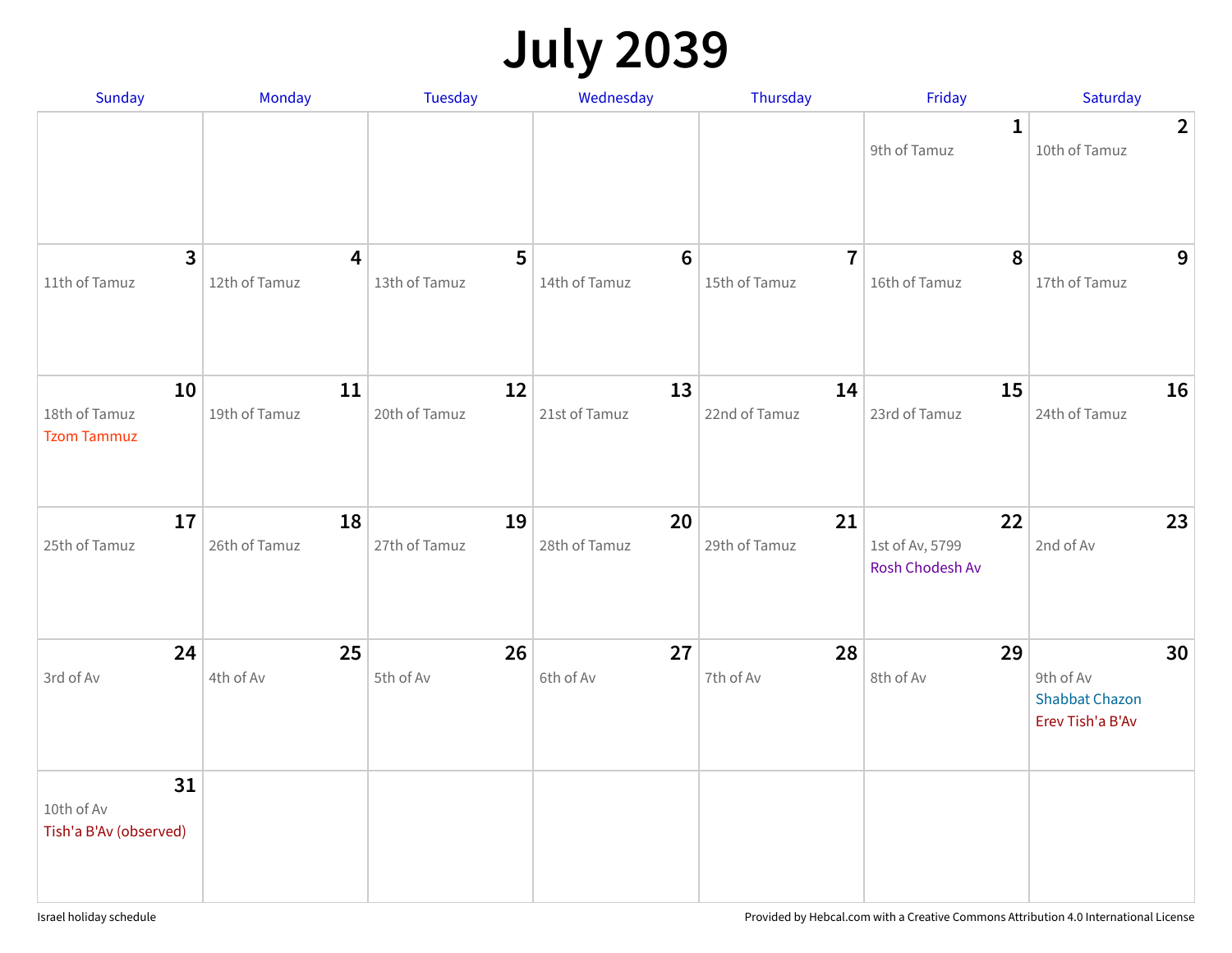## **August 2039**

| Sunday                                                                        | Monday                     | Tuesday                      | Wednesday                             | Thursday          | Friday                     | Saturday                                                |
|-------------------------------------------------------------------------------|----------------------------|------------------------------|---------------------------------------|-------------------|----------------------------|---------------------------------------------------------|
|                                                                               | $\mathbf{1}$<br>11th of Av | $\overline{2}$<br>12th of Av | $\overline{\mathbf{3}}$<br>13th of Av | 4<br>14th of Av   | 5<br>15th of Av<br>Tu B'Av | $6\phantom{1}6$<br>16th of Av<br><b>Shabbat Nachamu</b> |
| $\overline{7}$<br>17th of Av                                                  | 8<br>18th of Av            | 9<br>19th of Av              | 10<br>20th of Av                      | 11<br>21st of Av  | 12<br>22nd of Av           | 13<br>23rd of Av                                        |
| 14<br>24th of Av                                                              | 15<br>25th of Av           | 16<br>26th of Av             | 17<br>27th of Av                      | 18<br>28th of Av  | 19<br>29th of Av           | 20<br>30th of Av<br>Rosh Chodesh Elul                   |
| 21<br>1st of Elul, 5799<br>Rosh Hashana LaBehemot<br><b>Rosh Chodesh Elul</b> | 22<br>2nd of Elul          | 23<br>3rd of Elul            | 24<br>4th of Elul                     | 25<br>5th of Elul | 26<br>6th of Elul          | 27<br>7th of Elul                                       |
| 28<br>8th of Elul                                                             | 29<br>9th of Elul          | 30<br>10th of Elul           | 31<br>11th of Elul                    |                   |                            |                                                         |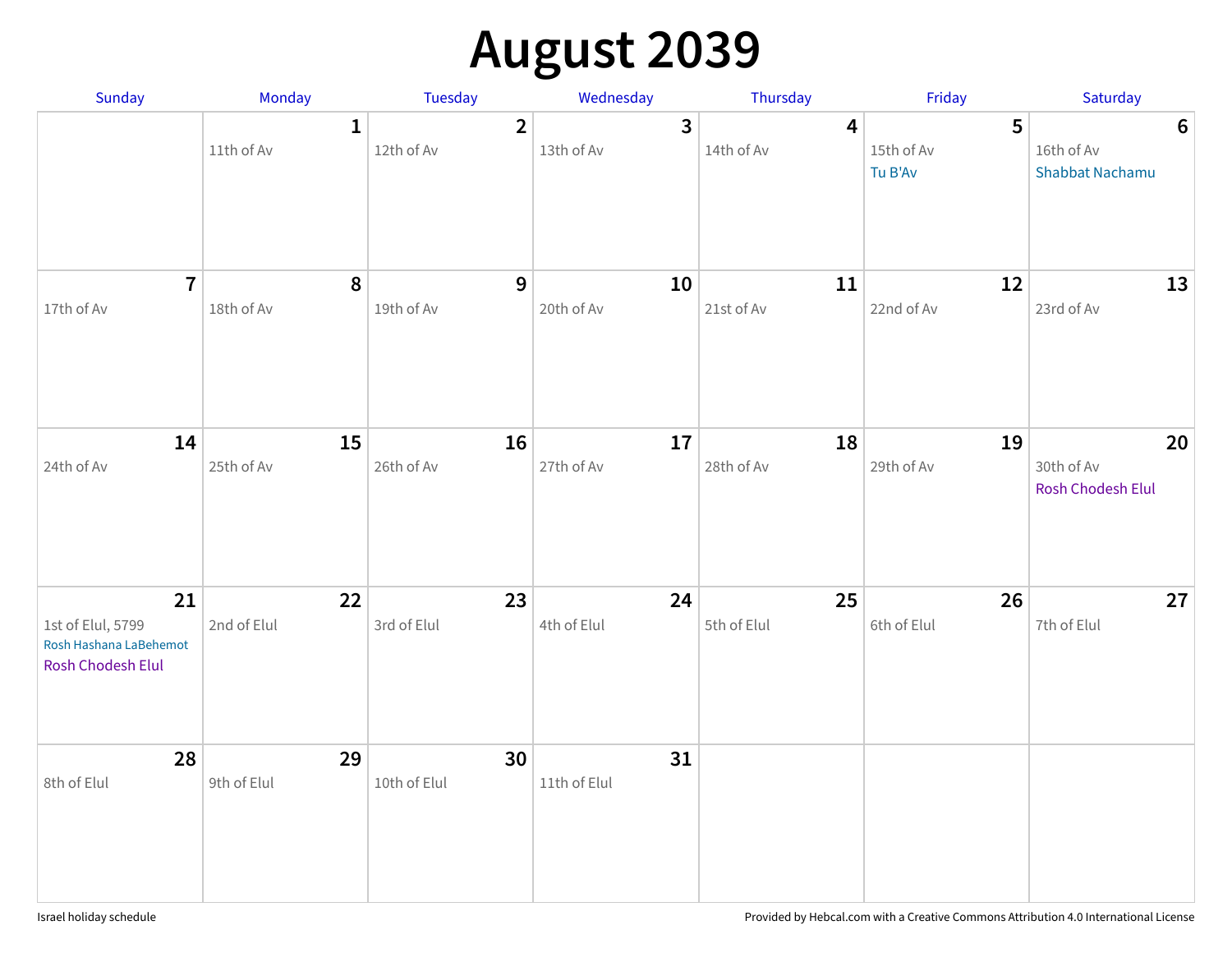### **September 2039**

| Sunday                                  | Monday                                          | Tuesday                                        | Wednesday                                    | Thursday                    | Friday                         | Saturday                                     |
|-----------------------------------------|-------------------------------------------------|------------------------------------------------|----------------------------------------------|-----------------------------|--------------------------------|----------------------------------------------|
|                                         |                                                 |                                                |                                              | $\mathbf 1$<br>12th of Elul | $\overline{2}$<br>13th of Elul | $\mathbf{3}$<br>14th of Elul                 |
| $\overline{\mathbf{4}}$<br>15th of Elul | 5<br>16th of Elul                               | $6\phantom{1}6$<br>17th of Elul                | $\overline{7}$<br>18th of Elul               | 8<br>19th of Elul           | 9<br>20th of Elul              | 10<br>21st of Elul<br>Leil Selichot          |
| 11<br>22nd of Elul                      | 12<br>23rd of Elul                              | 13<br>24th of Elul                             | 14<br>25th of Elul                           | 15<br>26th of Elul          | 16<br>27th of Elul             | 17<br>28th of Elul                           |
| 18<br>29th of Elul<br>Erev Rosh Hashana | 19<br>1st of Tishrei, 5800<br>Rosh Hashana 5800 | 20<br>2nd of Tishrei<br><b>Rosh Hashana II</b> | 21<br>3rd of Tishrei<br><b>Tzom Gedaliah</b> | 22<br>4th of Tishrei        | 23<br>5th of Tishrei           | 24<br>6th of Tishrei<br><b>Shabbat Shuva</b> |
| 25<br>7th of Tishrei                    | 26<br>8th of Tishrei                            | 27<br>9th of Tishrei<br><b>Erev Yom Kippur</b> | 28<br>10th of Tishrei<br><b>Yom Kippur</b>   | 29<br>11th of Tishrei       | 30<br>12th of Tishrei          |                                              |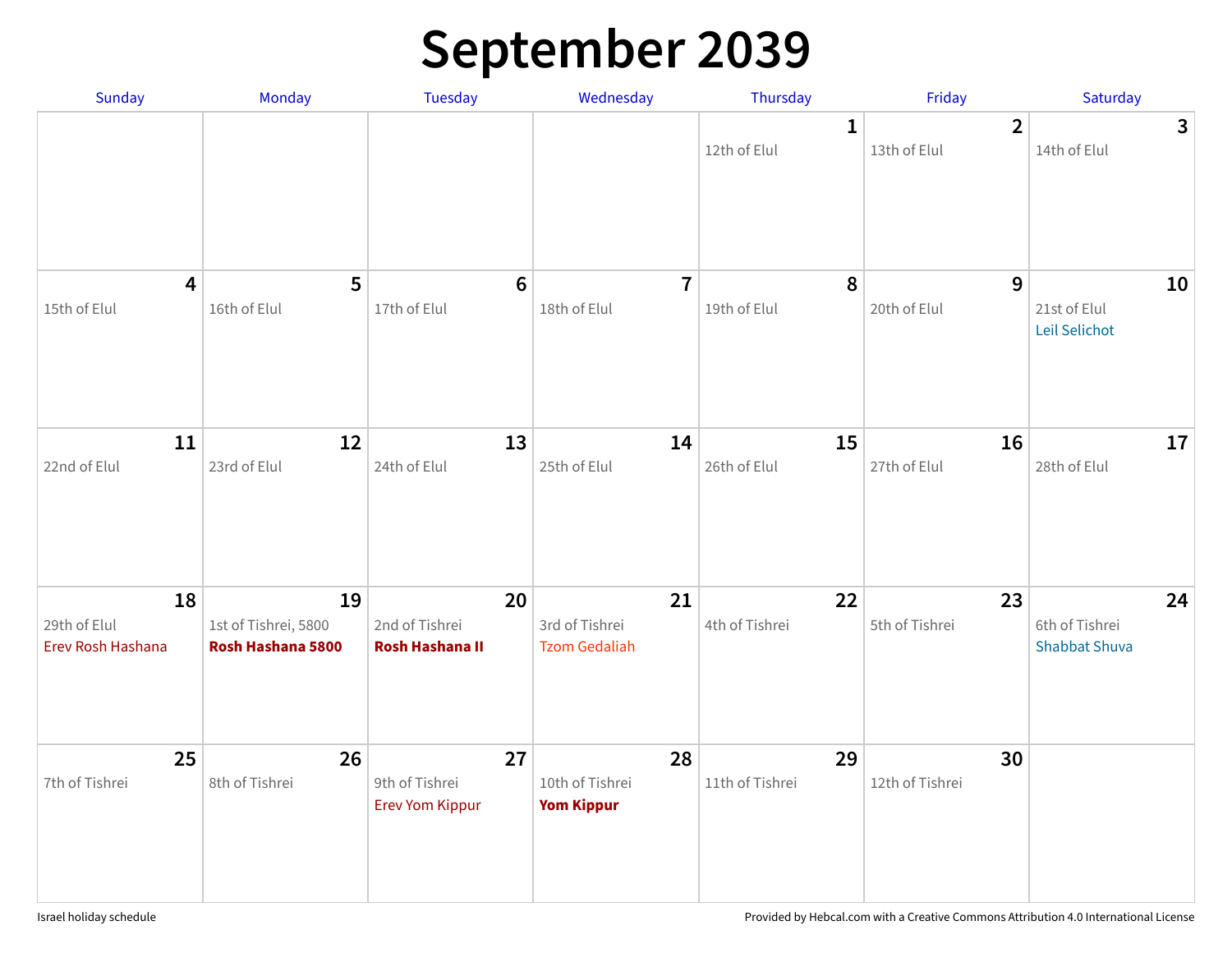#### **October 2039**

| Sunday                            | Monday                | Tuesday                                  | Wednesday                                      | Thursday             | Friday                            | Saturday             |
|-----------------------------------|-----------------------|------------------------------------------|------------------------------------------------|----------------------|-----------------------------------|----------------------|
|                                   |                       |                                          |                                                |                      |                                   | $\mathbf 1$          |
|                                   |                       |                                          |                                                |                      |                                   | 13th of Tishrei      |
|                                   |                       |                                          |                                                |                      |                                   |                      |
|                                   |                       |                                          |                                                |                      |                                   |                      |
|                                   |                       |                                          |                                                |                      |                                   |                      |
| $\overline{2}$<br>14th of Tishrei | 3<br>15th of Tishrei  | 4<br>16th of Tishrei                     | 5<br>17th of Tishrei                           | 6<br>18th of Tishrei | $\overline{7}$<br>19th of Tishrei | 8<br>20th of Tishrei |
| <b>Erev Sukkot</b>                | Sukkot I              | Sukkot II (CH"M)                         | Sukkot III (CH"M)                              | Sukkot IV (CH"M)     | Sukkot V (CH"M)                   | Sukkot VI (CH"M)     |
|                                   |                       |                                          |                                                |                      |                                   |                      |
|                                   |                       |                                          |                                                |                      |                                   |                      |
| 9                                 | 10                    | 11                                       | 12                                             | 13                   | 14                                | 15                   |
| 21st of Tishrei                   | 22nd of Tishrei       | 23rd of Tishrei                          | 24th of Tishrei                                | 25th of Tishrei      | 26th of Tishrei                   | 27th of Tishrei      |
| Sukkot VII (Hoshana Raba)         | <b>Shmini Atzeret</b> |                                          |                                                |                      |                                   |                      |
|                                   |                       |                                          |                                                |                      |                                   |                      |
|                                   |                       |                                          |                                                |                      |                                   |                      |
| 16                                | 17                    | 18                                       | 19                                             | 20                   | 21                                | 22                   |
| 28th of Tishrei                   | 29th of Tishrei       | 30th of Tishrei<br>Rosh Chodesh Cheshvan | 1st of Cheshvan, 5800<br>Rosh Chodesh Cheshvan | 2nd of Cheshvan      | 3rd of Cheshvan                   | 4th of Cheshvan      |
|                                   |                       |                                          |                                                |                      |                                   |                      |
|                                   |                       |                                          |                                                |                      |                                   |                      |
| 23                                | 24                    | 25                                       | 26                                             | 27                   | 28                                | 29                   |
| 5th of Cheshvan                   | 6th of Cheshvan       | 7th of Cheshvan                          | 8th of Cheshvan                                | 9th of Cheshvan      | 10th of Cheshvan                  | 11th of Cheshvan     |
|                                   |                       | Yom HaAliyah School Observance           |                                                |                      |                                   |                      |
|                                   |                       |                                          |                                                |                      |                                   |                      |
|                                   |                       |                                          |                                                |                      |                                   |                      |
| 30                                | 31                    |                                          |                                                |                      |                                   |                      |
| 12th of Cheshvan                  | 13th of Cheshvan      |                                          |                                                |                      |                                   |                      |
|                                   |                       |                                          |                                                |                      |                                   |                      |
|                                   |                       |                                          |                                                |                      |                                   |                      |
|                                   |                       |                                          |                                                |                      |                                   |                      |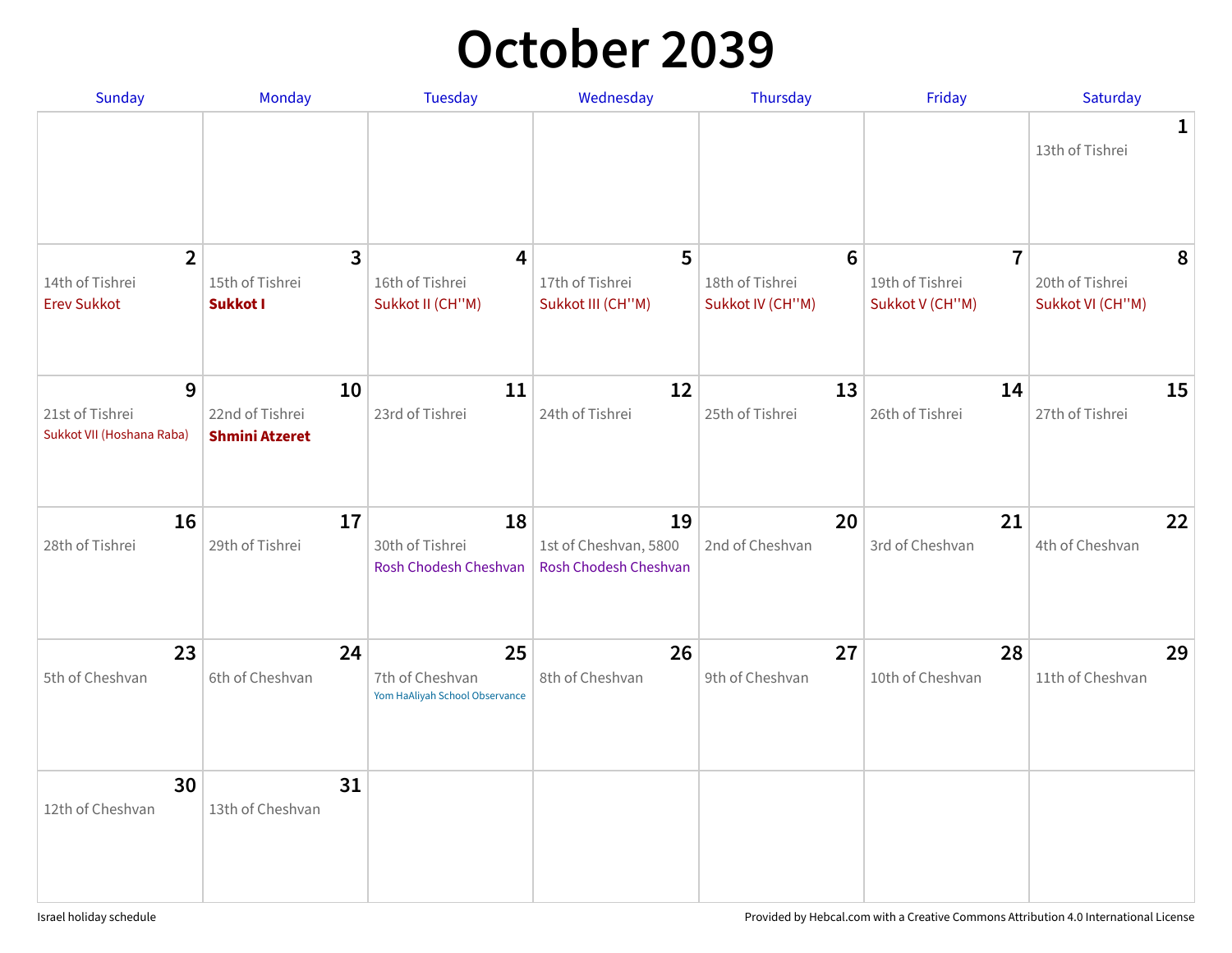#### **November 2039**

| Sunday                 | Monday                             | Tuesday                          | Wednesday                          | Thursday                                      | Friday                                           | Saturday                            |
|------------------------|------------------------------------|----------------------------------|------------------------------------|-----------------------------------------------|--------------------------------------------------|-------------------------------------|
|                        |                                    | $\mathbf{1}$<br>14th of Cheshvan | $\overline{2}$<br>15th of Cheshvan | $\mathbf{3}$<br>16th of Cheshvan              | 4<br>17th of Cheshvan                            | $5\phantom{.0}$<br>18th of Cheshvan |
| 6<br>19th of Cheshvan  | $\overline{7}$<br>20th of Cheshvan | 8<br>21st of Cheshvan            | 9<br>22nd of Cheshvan              | 10<br>23rd of Cheshvan                        | 11<br>24th of Cheshvan                           | 12<br>25th of Cheshvan              |
| 13<br>26th of Cheshvan | 14<br>27th of Cheshvan             | 15<br>28th of Cheshvan           | 16<br>29th of Cheshvan<br>Sigd     | 17<br>30th of Cheshvan<br>Rosh Chodesh Kislev | 18<br>1st of Kislev, 5800<br>Rosh Chodesh Kislev | 19<br>2nd of Kislev                 |
| 20<br>3rd of Kislev    | 21<br>4th of Kislev                | 22<br>5th of Kislev              | 23<br>6th of Kislev                | 24<br>7th of Kislev                           | 25<br>8th of Kislev                              | 26<br>9th of Kislev                 |
| 27<br>10th of Kislev   | 28<br>11th of Kislev               | 29<br>12th of Kislev             | 30<br>13th of Kislev               |                                               |                                                  |                                     |